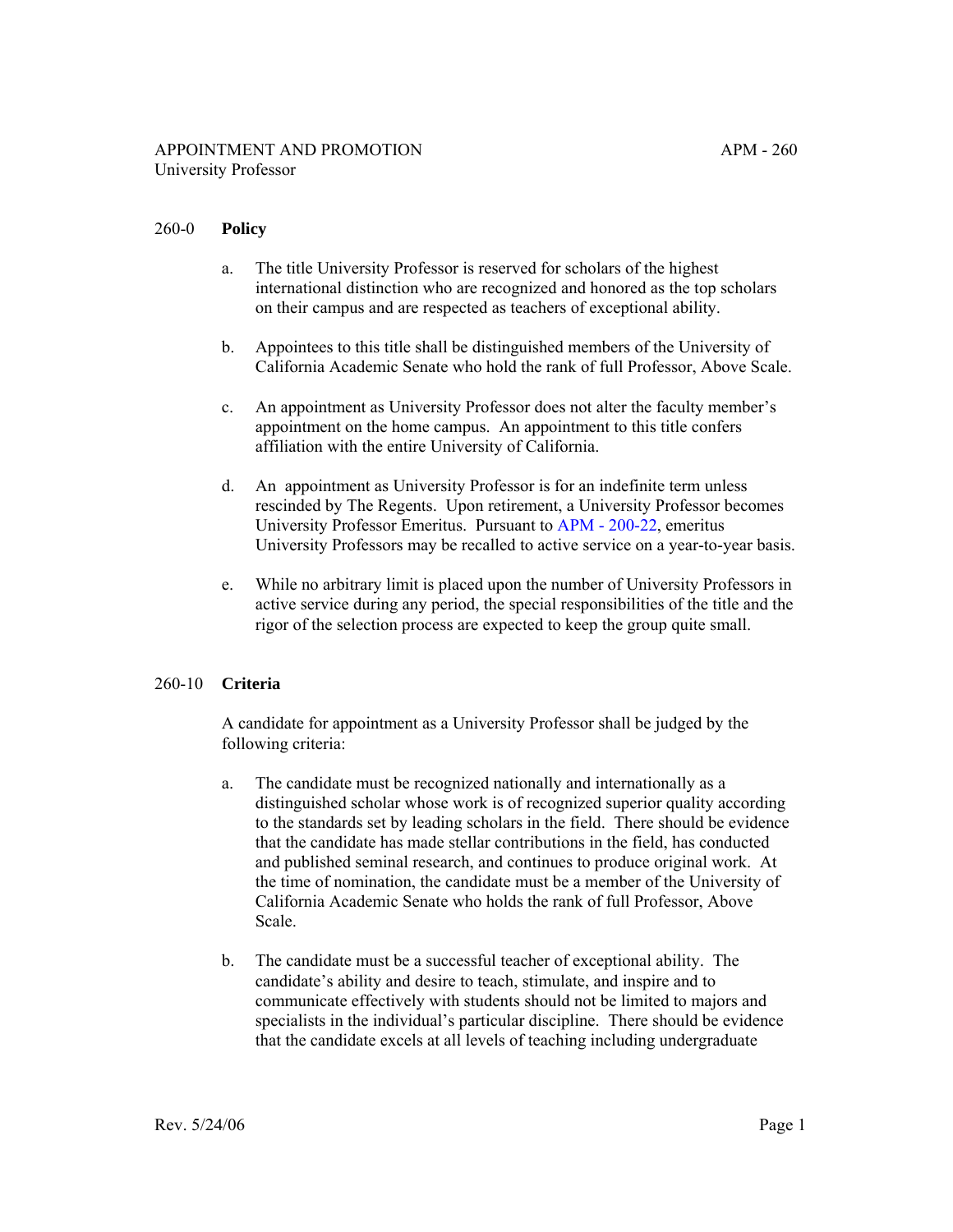courses, graduate courses, thesis supervision, and/or professional courses, depending on the candidate's discipline.

c. The candidate must have interests and accomplishments that extend beyond a particular scientific, scholarly, or creative specialty and must also demonstrate a willingness to serve the University beyond the home campus. There should be evidence that the candidate has provided exemplary University and public service.

#### 260-20 **Conditions of Employment**

A University Professor shall retain an appointment in a home department on the home campus. Visits to other campuses for formal and informal seminars and meetings with faculty and students, relating to both teaching and research or other creative work, are encouraged. Normally, the University Professor will not receive additional compensation for these services. The University Professor may also be called upon to address general audiences and serve the University in other appropriate ways.

More extended assignments to serve on another campus may be arranged. In any event, teaching assignments on the home campus shall be made with due regard for all such other activities as described above.

#### 260-22 **Funding**

The salaries of University Professors shall be budgeted in their home departments.

Funding in support of a University Professor's Universitywide duties will be made available annually upon approval of the President. An amount not less than this sum will also be allocated annually by the Chancellor of the home campus for each incumbent. Normally, emeritus University Professors will not be eligible for funding from the President's Office.

# 260-24 **Authority**

Appointment of a University Professor shall be made by The Regents, upon recommendation by the President, after appropriate review as set forth in APM - 260-80.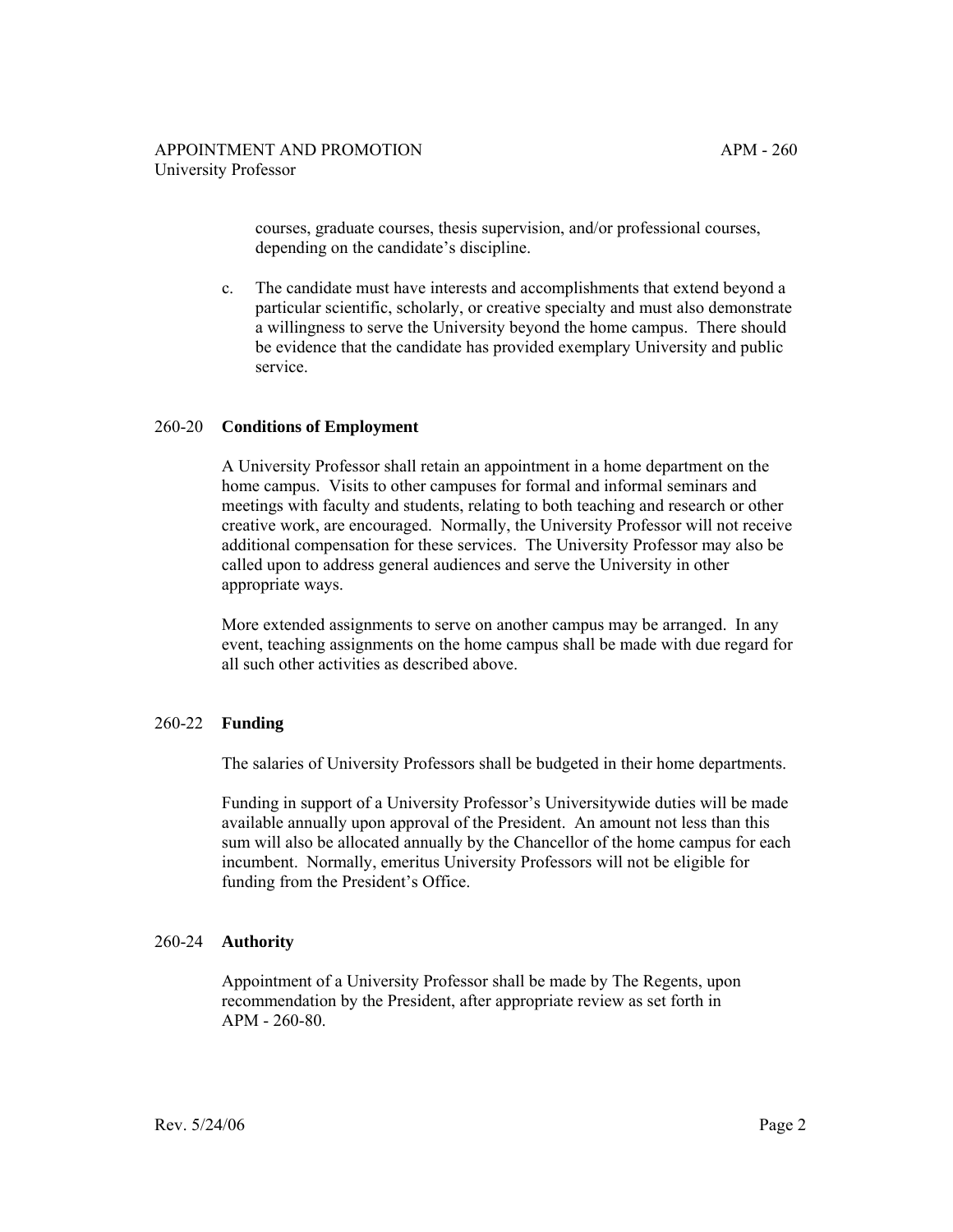### 260-80 **Procedure for Appointment**

a. A recommendation for appointment to this title will ordinarily originate in the home department of the candidate, and shall be supported by ample documentation of the individual's qualifications consistent with procedures for promotion reviews. Because appointments to the University Professor title are so rigorously evaluated, the home department is urged to consult at an early stage of the nomination process with the school/college and campus administration regarding the feasibility of a recommendation for appointment.

In framing the proposal, the recommending officer will find it useful to follow the instructions to review committees (see [APM - 210-1\)](http://ucop.edu/academic-personnel-programs/_files/apm/apm-210.pdf) as a basic guide to proper documentation, which shall include a complete, up-to-date bio-bibliographical record. Particular care should be exercised in assuring that an objective and representative sampling of opinion is obtained from within as well as outside the University and not solely from distinguished individuals in the candidate's own discipline. The views or opinions of a broad spectrum of current and former students shall be included.

In addition, the candidate should submit a statement which indicates a willingness to serve as University Professor and a general outline of plans for fulfilling the responsibilities of a University Professor.

- b. Review at the campus level shall include review by the appropriate Academic Senate committee. The committee report shall be submitted to the Chancellor. At all stages of the review process, absolute confidentiality must be maintained.
- c. If the Chancellor approves the nomination, the Chancellor will forward the complete file with a recommendation to the President.
- d. The President will appoint an ad hoc faculty review committee of members nominated for the particular case by the University Committee on Academic Personnel (UCAP). Such committee (ordinarily of five members) shall be composed of full Professors and shall include members from at least three campuses, including the home campus. (The appropriate Academic Senate committee of the home campus should also suggest names for members of the ad hoc committee. The President will forward such suggestions to the UCAP.)